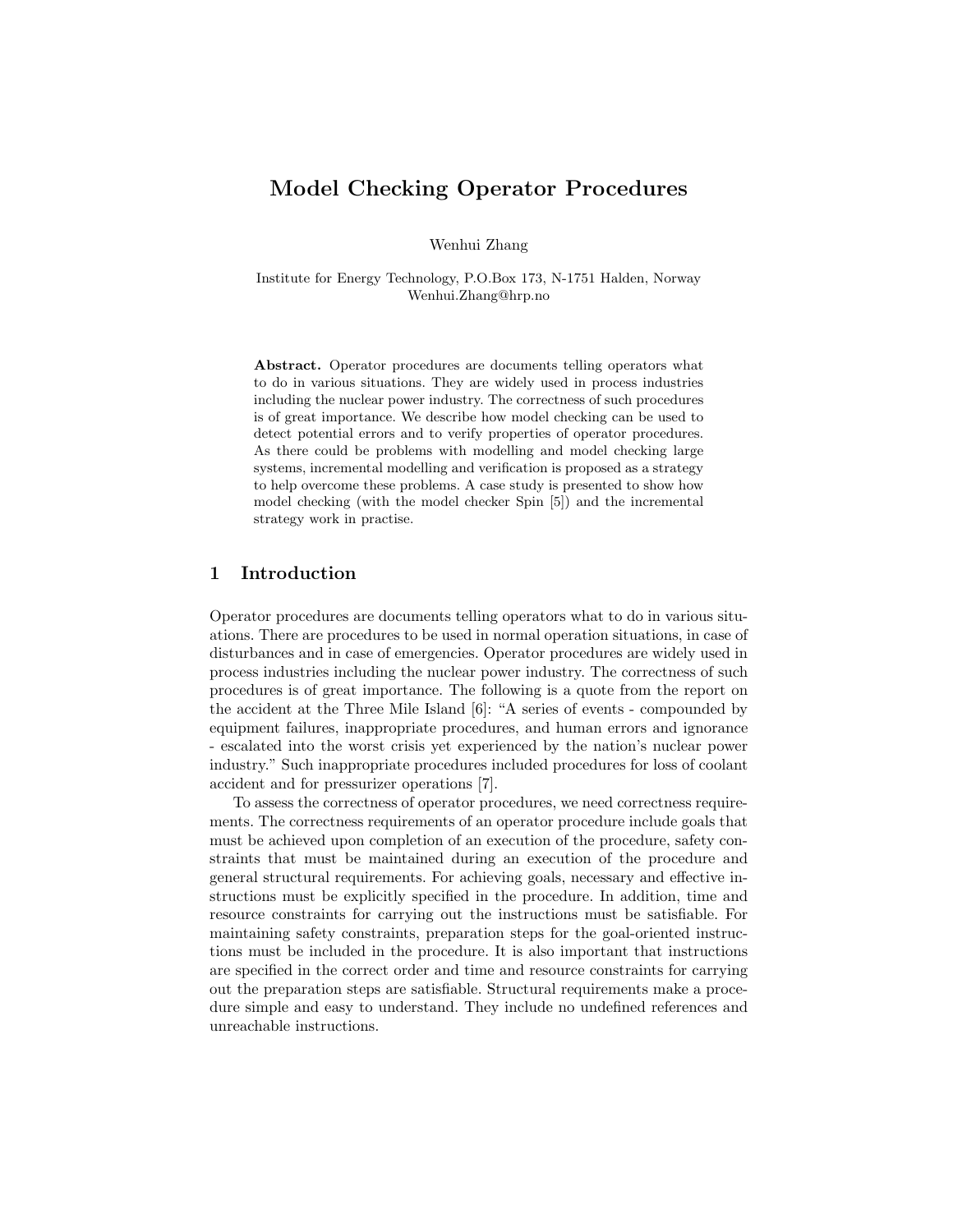Violation of the correctness requirements could result in many types of errors. Although all types of violations are important with respect to correctness, formal verification techniques only offer a partial solution to the verification of procedures. Problems related to time and resource constraints are more complicated and are not considered for verification in this paper. We divide the types of errors to be considered for verification into three categories: structural errors, execution errors and consistency errors. Structural errors include undefined references and unreachable instructions as mentioned earlier. A reference is undefined, if it refers to no instruction in the procedure. The cause of an undefined reference could be that the reference is wrong or the instruction to which it refers is missing. An instruction is unreachable, if it cannot be reached from any potential execution of the procedure. For instance, if there is a block of instructions without any reference from outside of the block, the instructions in the block will be unreachable (unless one of the instructions in the block is the starting point of the procedure). A more complicate situation is that there are instructions refer to this block, but the conditions for using the references never become true in all potential executions of the procedure. Execution errors are errors that prevent an execution to be completed. They include deadlocks and infinite loops. There is a deadlock, if the operator stops at some point and is not able to do anything in order to complete the procedure. For instance, the operator may be waiting for a condition which never becomes true. There is an infinite loop, if the operator is captured by a loop and cannot jump out of the loop by following the instructions of the procedure. The causes for infinite loops could be wrong actions, wrong conditions or wrong references in goto instructions, and other types of problems. Consistency errors indicate inconsistency between the set of instructions of the procedure and given specifications. They include violation of assertions (representing conditions for performing actions), violation of invariants and unreached goals. The basic question is how to detect potential errors in operator procedures. In this paper, we discuss using model checking for this purpose.

### **2 Verification Approach**

To begin with, we have a procedure that needs to be verified. It is however not sufficient to analyse the procedure alone. We have to take into consideration the environment in which the procedure is used. As our work is related to procedure correctness in power plants, in the following, we refer to a power plant as the environment of the procedure.

#### **2.1 Model Checking**

The idea of using model checking is as follows. When we design a procedure, we do so in a natural or semi-formal language. When the procedure is executed, the operator (in the following, the meaning of an operator is defined as a person or a robot that strictly follows the procedure) gets responses from the plant as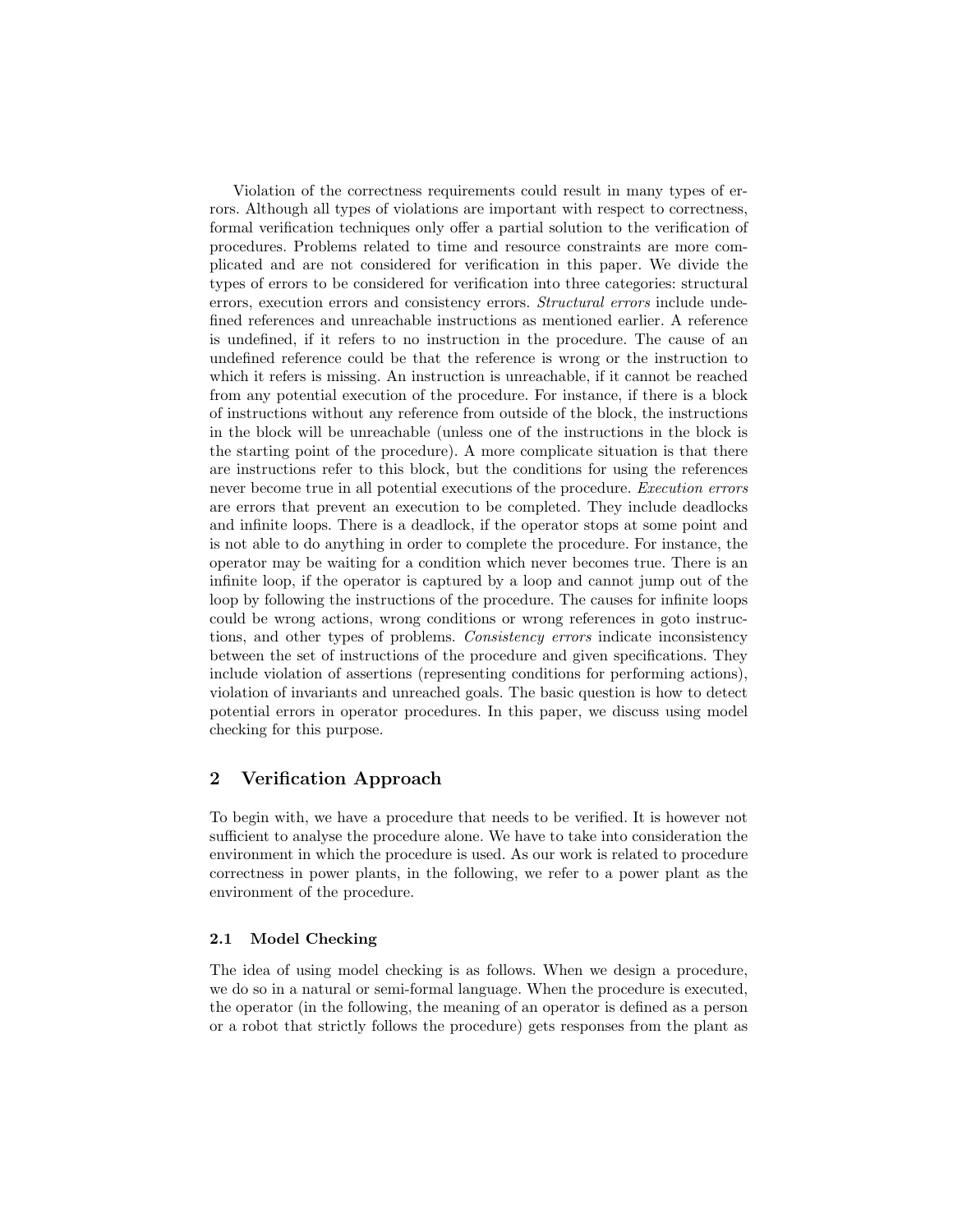the procedure is being carried out. Such a procedure, the set of the possible initial states of the plant, the plant processes and the interaction between these processes determine a logical structure. On the other hand, there could be correctness conditions for the plant and the interaction between the operator and the plant. For instance, we may want to express the following: "Pump-A" must not be running at the time one starts repairing "Valve-A" (an assertion at a point of an execution of the procedure), "Valve-B" is closed unless "Valve-C" is closed (an invariant in an execution of the procedure), and the state of the plant will become "Normal" after starting the procedure (a liveness property of the procedure). These conditions can be verified against the logical structure.

#### **2.2 Verification and Error Detection**

As explained above, in order to be able to verify a procedure, there are two main tasks: modelling the logical structure and verification with respect to correctness conditions. The modelling task is to create the following processes:

- **–** A model-procedure process, which is used to model the procedure (or the operator in a process of executing the procedure).
- **–** A set of plant processes, which are used to model the physical processes of the plant (or assumptions on the physical processes).
- **–** A set of interaction processes, which are used to model the interaction between the model-procedure process and the plant processes.
- **–** An initialisation process, which is a process for choosing an initial state from the set of possible initial states of the plant.

The following are the principles for modelling:

- **–** The model-procedure process communicates only with the interaction processes and does not directly read or update variables representing the system state. We impose these restrictions to the model-procedure process because it is very helpful with a clear separation of the consequences of the actions of the model-procedure process and the consequences of the actions of other processes.
- **–** The interaction processes communicate with the model-procedure process and the plant processes. They may read and update the system state and may also initiate and activate some of the plant processes.
- **–** The plant processes communicate with the interaction processes and may read and update the system state. Sometimes synchronisation mechanism is necessary in order to ensure the ability of the interaction processes to take appropriate actions immediately after changes are made to the system state by the plant processes.
- **–** The initialisation process updates the system state before other processes read or update the system state.

After these processes are created, we can use a model checker to check errors of the types described in the previous section. The techniques for checking errors are as follows: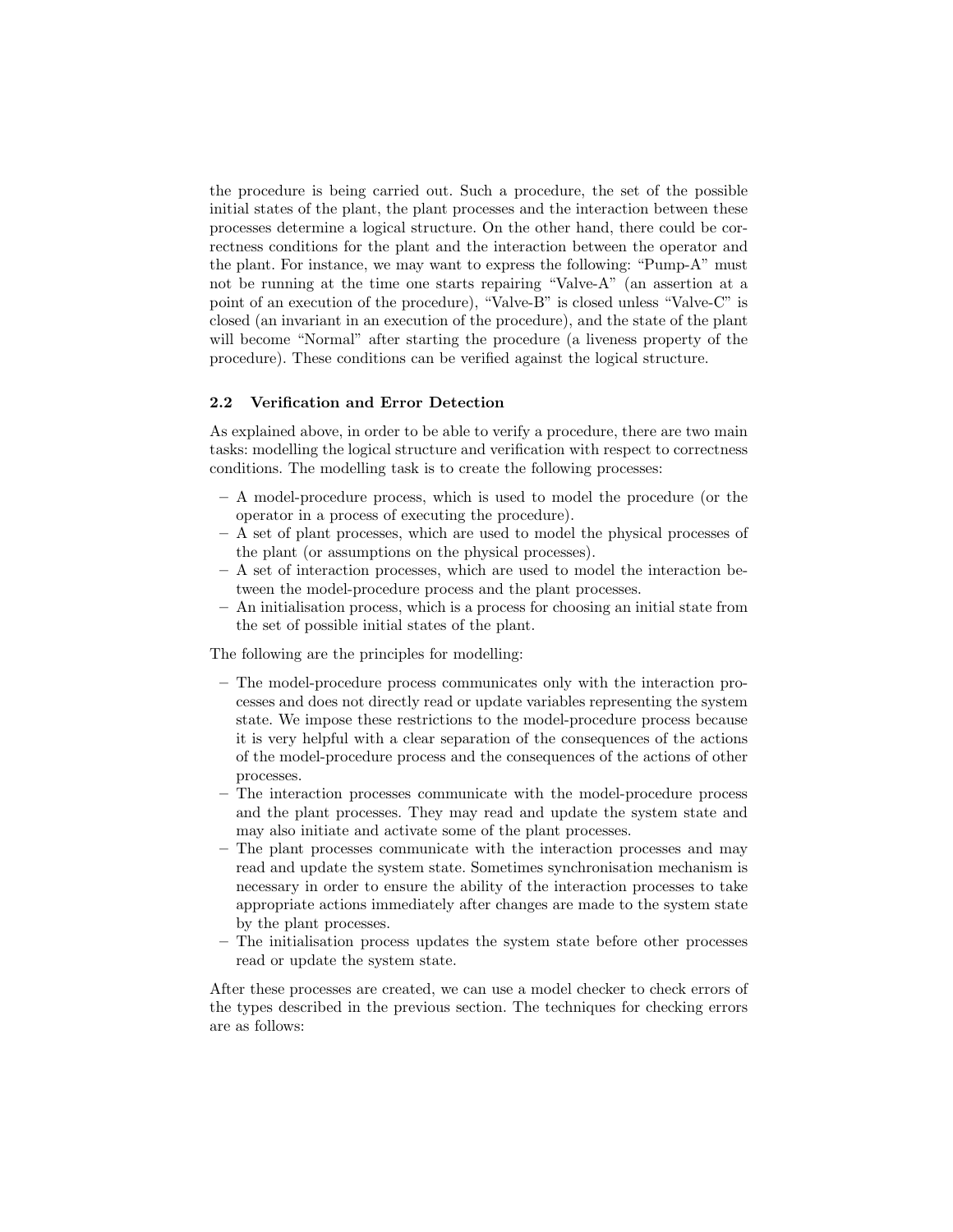- **–** For detecting undefined references, we check syntactic errors.
- **–** For detecting deadlocks and infinite loops, we check execution errors of the procedure (using an auxiliary variable to indicate the completion of an execution of the procedure).
- **–** For detecting unreachable instructions, it is not necessary to use any special technique, since such problems can also be reported by checking execution errors (unreachable instructions can be detected in cases where no execution errors are found).
- **–** For detecting violation of conditions for performing actions, we need assertions describing conditions for relevant actions and we check whether the procedure is consistent with respect to the assertions.
- **–** For detecting violation of invariants, we need invariants and we check whether the procedure is consistent with respect to the invariants (i.e. whether they hold in all reachable states of the model).
- **–** For detecting unreached goals, we need goals and we check whether the procedure is consistent with respect to the goals (i.e. whether they can be reached in all reachable paths of the model).

As the verification can be carried out by using fully automated model checking tools, the verification task is simple. The major problems of model checking operator procedures are the complexity of the modelling of the relevant processes of the power plant and the complexity of the models. Because there are many processes that interfere with each other in the power plant, a model of the relevant processes of the power plant can be very complicated. On the other hand, it is not necessary to have a complete model for using model checking. The necessary and optimal complexity depends on the properties to be verified. In order to limit the complexity, one has to make a decision on how complicated the plant process model should be. This is a difficult decision, because a complicated model may not be suitable (too large) for automated model checking and a too much simplified model may not be sufficient for model checking of certain properties. There has been a lot work on how to overcome the complexity of model checking by using algorithmic techniques (e.g. as in [2] and [12]) to minimise the size of the internal representation of the models and the transition relations and by using rule based methods (e.g. as in [1] and [3]) for decomposing the verification tasks. In the following, we take a practical approach and propose an incremental strategy for modelling and verification.

#### **2.3 Incremental Modelling and Verification**

The motivation for incremental modelling and verification is to overcome the complexity of modelling and the problem of deciding how complicated the plant process model should be. The basic idea is to divide the modelling process in different phases and perform model checking within each phase.

Phase 1 We create a model of the procedure (or an operator in a process of executing the procedure) and check syntactic errors in order to detect undefined references.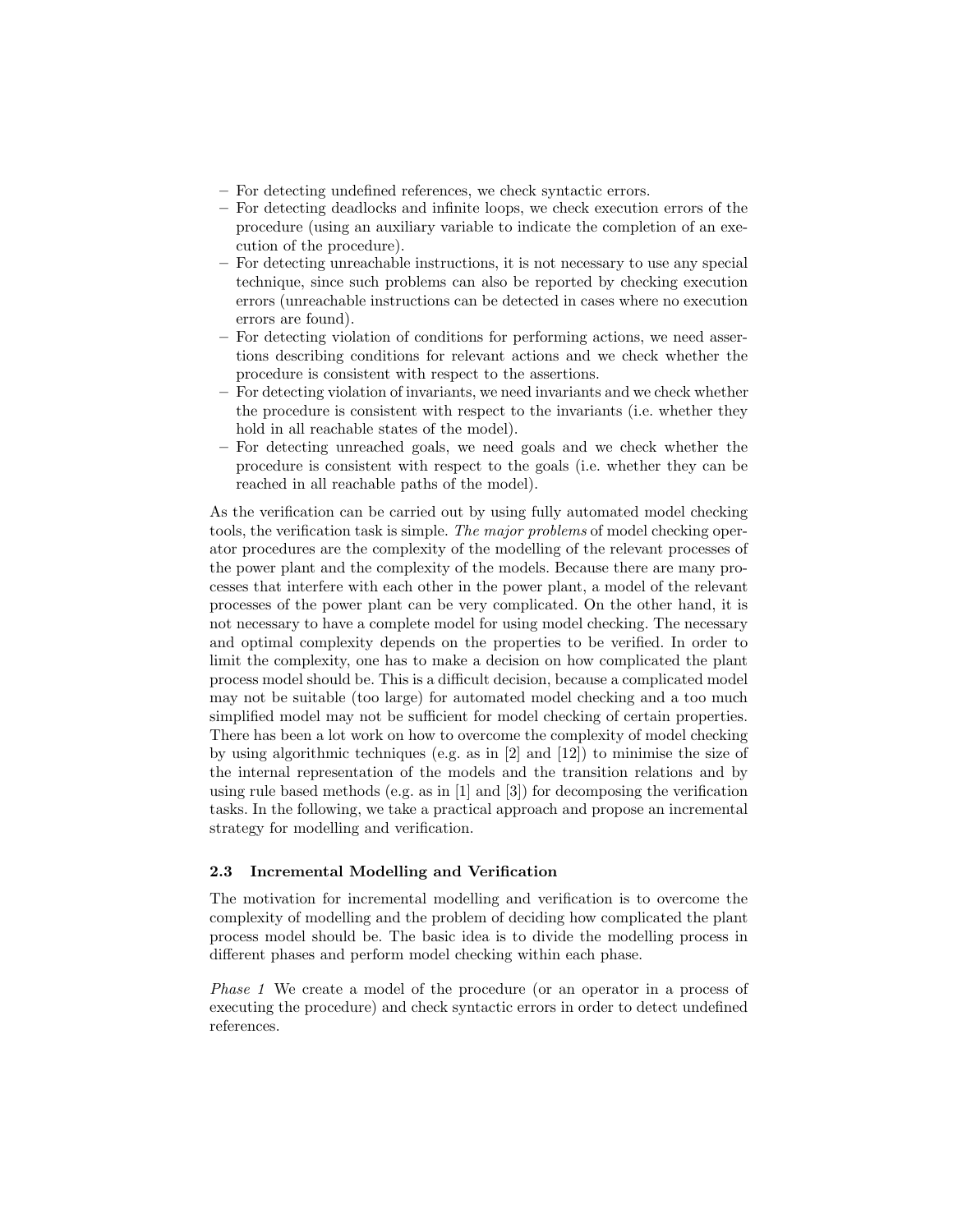Phase 2 We derive assumptions on the interaction between the operator and the power plant from the procedure text and create an interaction model. In this phase, we check whether there are execution errors, in order to detect deadlocks and infinite loops, and to detect unreachable instructions in case there are no deadlocks and infinite loops.

Phase 3 We add an initialisation process and refine the interaction model by revising the set of relevant values for each of the variables representing involved plant units and other relevant aspects. We check whether there are execution errors and whether there are consistency errors with respect to given specifications (assertions, invariants and goals).

Phase 4 We add a plant process model and refine the interaction model accordingly. The plant process model should capture essential aspects of relevant physical processes and should be modelled as simple as possible. If the number of relevant processes is large, some of the (possibly less important) processes may be left to later phases. In this phase, we also check whether there are execution errors and consistency errors.

Phase 5, 6, ... In phase 5, we refine the plant process model and check the same categories of errors as in phase 4. The refinement may include two aspects, to add details into existing plant processes and to extend the model with new processes. In the latter case, we also need to modify the interaction processes. We may continue to refine the plant process model in phase 6, 7 and so on, until we are satisfied with the plant process model or until the model is too complicated for model checking.

#### **2.4 Process Knowledge**

Process knowledge is very important for verification of procedures. We need process knowledge for formulating correctness requirements such as safety constraints and goals. In addition, there are different needs of process knowledge for modelling procedures and for modelling relevant plant processes in the different phases.

- **–** Phase 1: The need for process knowledge is relatively moderate (some knowledge for understanding terminologies is needed). The need may depend on how well procedures are structured and whether the terminologies used in the procedures are standardised.
- **–** Phase 2: The need for process knowledge is basically the same as in phase 1.
- **–** Phase 3: The need for process knowledge is increasing. One needs to know under what conditions the procedure are assumed to be applied. One also needs to know how many different values are necessary for the states of certain plant objects.
- **–** Phase 4: One needs to know how the states of different plant objects change and must be able to catch the essence of these changes with simple models.
- **–** Phase 5, 6, ...: The need for process knowledge is basically the same as in phase 4.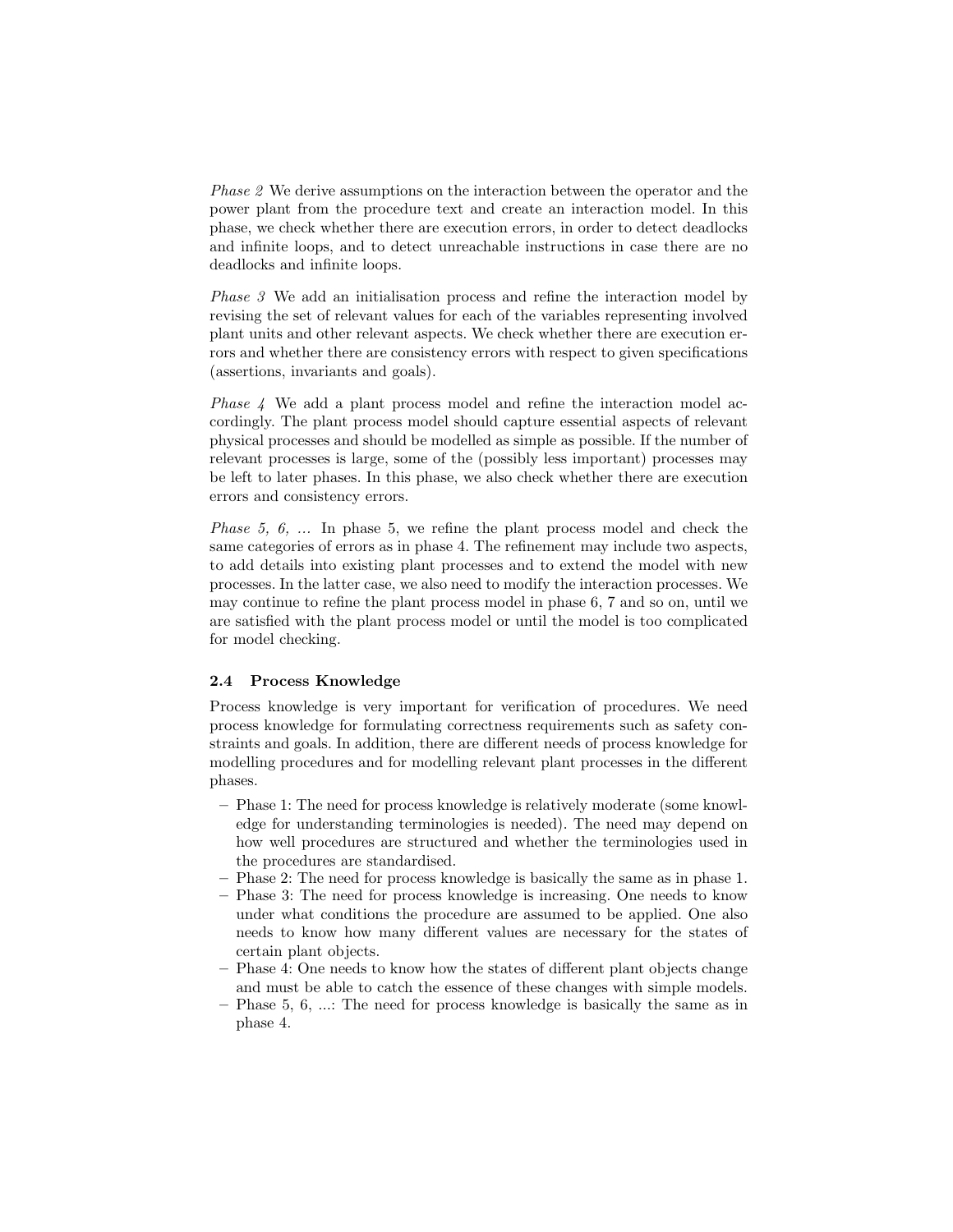#### **2.5 Summary**

The tasks of modelling in the different phases of the incremental modelling and verification are as follows:

- **–** Phase 1: Create a model of the procedure.
- **–** Phase 2: Add an interaction model.
- **–** Phase 3: Add an initialisation process and refine the interaction model.
- **–** Phase 4: Add a model of the physical processes.
- **–** Phase 5,6,...: Refine the previously created plant and interaction models.

The verification sub-tasks to be performed in the different phases are summarised in the following table:

|                            |   |   |              |              | phase 1 phase 2 phase 3 phase 4 phase $5,6,$ |
|----------------------------|---|---|--------------|--------------|----------------------------------------------|
| check syntactic errors     | X |   |              |              |                                              |
| check execution errors     |   | X | $\mathbf{x}$ | X            | х                                            |
| check assertion violations |   |   | $\mathbf{x}$ | X            | X                                            |
| check invariant violations |   |   | $\mathbf{x}$ | $\mathbf{x}$ | х                                            |
| check unreached goals      |   |   | $\mathbf{x}$ | x            |                                              |

Remark The model of the procedure remains the same in all phases (unless an error is detected and the procedure has to be changed). Only the models of physical processes and the interaction processes are modified in the different phases. The sub-steps (verification sub-tasks) within each phase are ordered according to increasing difficulty of correctness specifications. It is possible to rearrange the sub-steps or to combine all or some sub-steps into one big step, if it is desirable.

Discussion Theoretically, if the model in phase 4 is accurate enough and there is no limitation on computational resources, all errors of the considered types could be detected. However, it is difficult to decide how accurate a model should be. Therefore we create a simple model (or make simple assumptions) to begin with and increase the accuracy of the model step by step and detect potential errors at the same time. The following arguments explain why it is sensible to divide the modelling and verification in so many phases.

- **–** There is a clear distinction between the verification sub-tasks in phase 1 and that in phase 2.
- **–** There is a clear distinction between the need for process knowledge in phase 2 and that in phase 3. In addition, depending on how many plant states are possible initial states and how many values are relevant for each of the involved plant units, the verification sub-tasks in phase 3 can be much more time consuming than that in phase 2.
- **–** The modelling task is much more complicated in phase 4 than that in phase 3 and it also requires much more process knowledge in phase 4. In addition, the verification sub-tasks in phase 4 are usually much more time consuming than that in phase 3.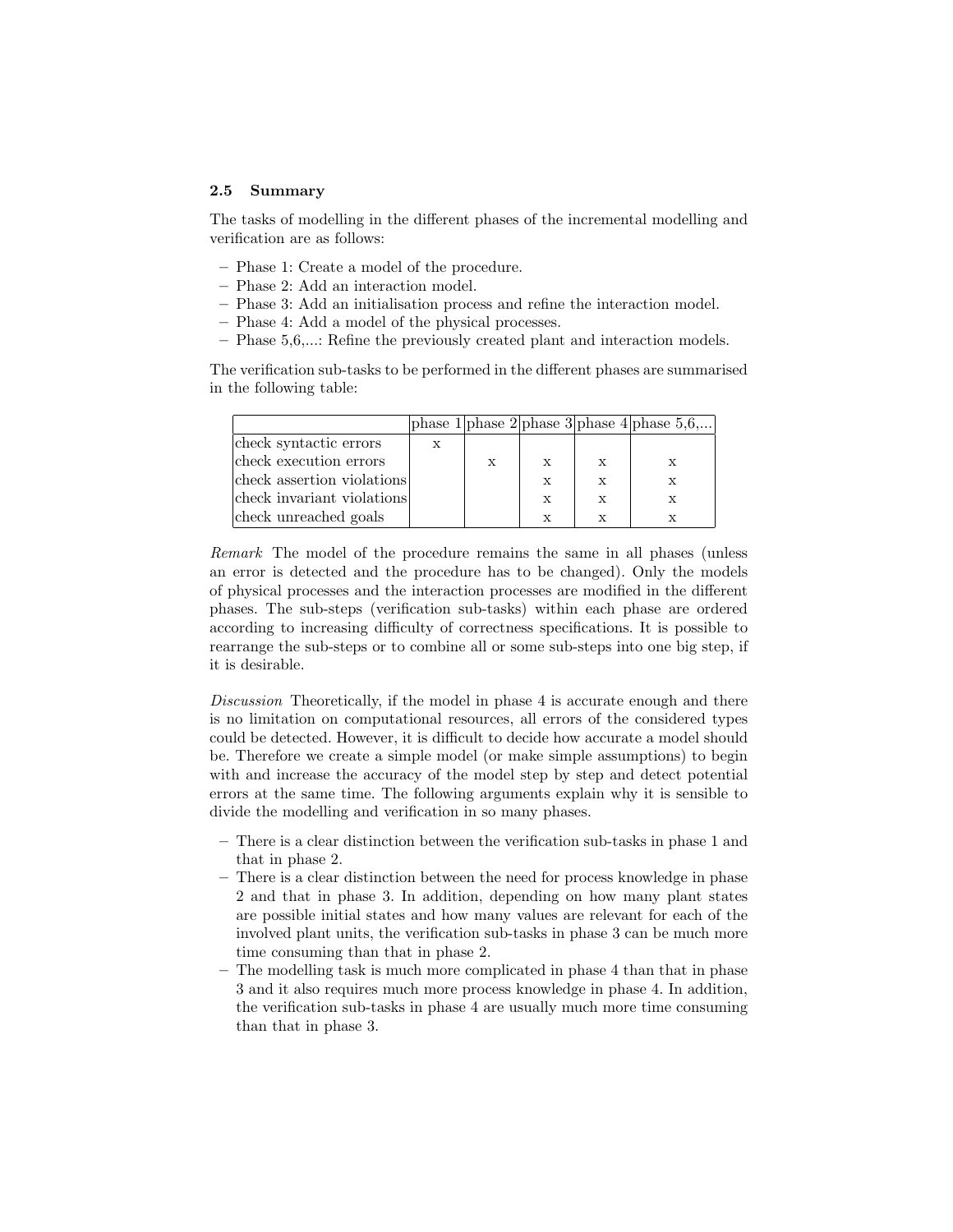**–** Phases 5, 6 and so forth are meant to be additional phases for refining the previously created plant process model and performing model checking in order to increase confidence on the correctness and to detect potential errors that might have escaped the previous analysis.

This strategy is especially helpful in early phases of procedure evaluation when there could be many errors and a large portion of these errors can be detected and removed at early phases of the strategy (with simple models and short model checking time).

## **3 A Case Study**

The case study is verification of an operator procedure with seeded errors. The purpose of this case study is to show the general usefulness of model checking and the incremental strategy of modelling and verification. The operator procedure considered here is "PROCEDURE D-YB-001 — The steam generator control valve opens and remains open" [11]. It is a disturbance procedure to be applied when one of the steam generator control valves (located on the feed water side) opens and remains open.

### **3.1 The Procedure**

The primary goal of the procedure is to repair a defected control valve (there are 4 control valves) that has a problem (i.e. opens and remains open). The basic action sequence of the operator is as follows:

- **–** Start isolating the steam generator.
- **–** Manipulate the primary loop.
- **–** Continue isolation of the steam generator.
- **–** Repair the steam generator control valve and prepare to increase the power.
- **–** Increase the power.

The description of the development of the disturbance is as follows:

- **–** Trouble signal is initiated on steam generator level rise > 3.30m.
- **–** Valve RL33/35/72/74S003 closes automatically.
- **–** After manual disconnection of the main circulation pump, the reactor limiting system automatically reduces the reactor power to a power level permissible with the number of main circulation pumps still in operation.
- **–** When the main circulation pump is disconnected, the plant controller reduces the turbine output to a power level permissible by the number of pumps still in operation. The primary and secondary circuit parameters stabilise within permissible limits. Similarly the disconnected loop's steam generator water level stabilises.
- If the steam generator level rises  $> 3.54m$ , an emergency shut-down of both turbines will take place.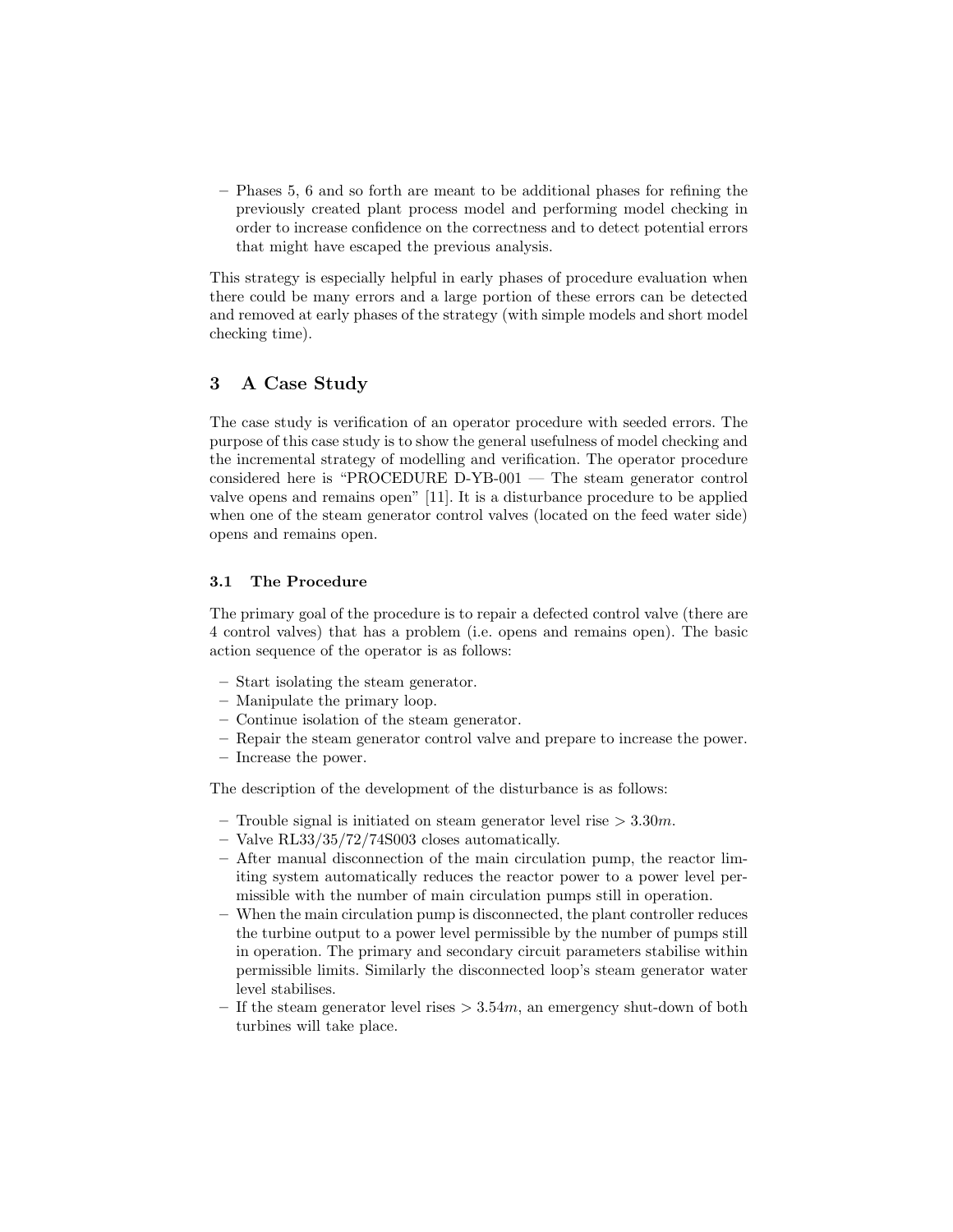The size of the procedure is at 14 pages and 1139 lines (according to the textual version of the procedure from the Computerized Operation Manuals System [11]). There are 93 instructions (each of the instructions consists of one or several actions) involving around 40 plant units such as valves, steam level meters, pumps, pump speed meters and protection signals.

### **3.2 Correctness Specifications**

Correctness specifications include goals, invariants and assertions. For the case study, we have formulated one goal, one invariant and one assertion for performing open-valve actions.

The Goal: "Every execution of the procedure terminates and upon the completion of the execution, all control valves (RL33S002, RL35S002, RL72S002 and RL74S002) are normal or the supervisor is notified (in case the power level at a certain check-point is not normal)".

The Invariant: "During an execution of the procedure, the valve YA13S002 must be open, unless the pump YD13D001 is stopped".

The Assertion: "Before performing an open-valve action to a valve, the state of the valve must be different from open".

### **3.3 Seeded Errors**

We have seeded the following 10 errors into the procedure. The errors cover all types (7 types, 3 categories) of errors described in section 1.

- 1. A wrong reference leading to an undefined reference. Problem: the instruction "gosub 7" is mistakenly written as "gosub 8".
- 2. A missing case leading to a deadlock. Problem: the case "if RESULT is None then goto ..." is missing in a list of such goto-instructions.
- 3. A wrong condition in a wait-instruction (or an action that does not achieve its intended function, depending on interpretation) - leading to a deadlock. Problem: the condition "YD13Y013  $\geq$  1400" in a wait-instruction is written as "YD13Y013  $\geq$  2000".
- 4. A wrong condition in a goto-instruction leading to an infinite loop. Problem: the condition "not (RL13S001 is Opening or RL13S001 is Open)" is written as "RL13S001 is Opening or RL13S001 is Open".
- 5. A missing instruction (or an action that does not achieve its intended function) - leading to an infinite loop. Problem: the instruction "if the valve is not opening, address the YZ63 (reset

protection) signal ..." is missing (this instruction is specified as a comment in the original procedure).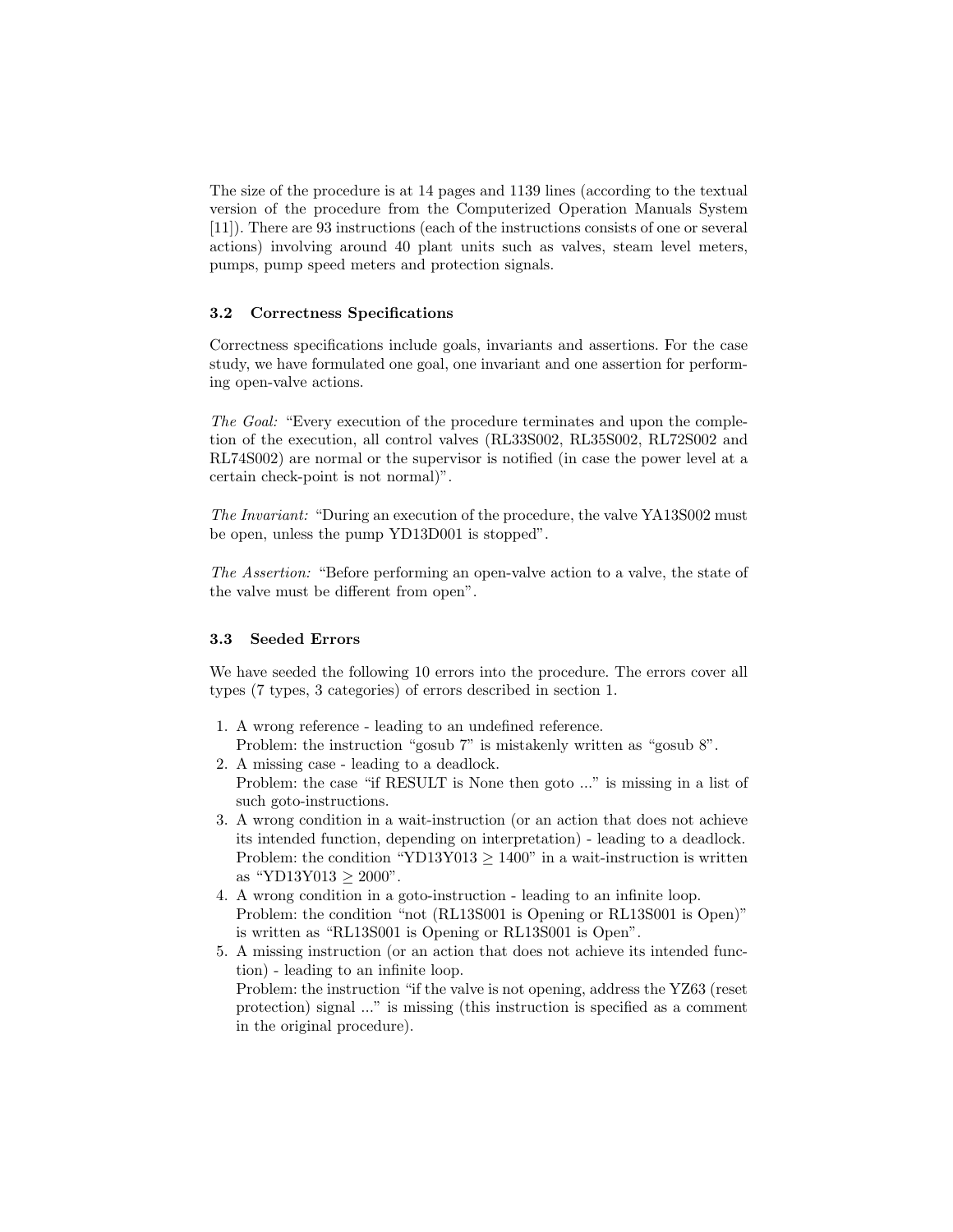- 6. A wrong reference leading to an unreachable instruction. Problem: the instruction "goto 7 2" is written as "goto 7 3".
- 7. A wrong action leading to violation of the condition for the action. Problem: the action "open RL13S001" is written as "close RL13S001".
- 8. A wrong sequence of actions leading to violation of the invariant. Problem: the two actions in the sequence "stop YD13D001; ...; close YA13S002" are swapped.
- 9. A missing instruction leading to an unreached goal. Problem: the action "notify Supervisor" is missing.
- 10. An action that does not achieve its intended function leading to an unreached goal.

In this case, we assume that the action "notify Supervisor" is implemented by using an unreliable message system which may not achieve the intended function of the action. Although it may not be a problem of the procedure design, it is interesting with respect to the correctness of the procedure whose execution is an integrated part of the physical processes of the plant.

#### **3.4 Model Checking with Spin**

The model checking tool used in the verification is Spin developed by the formal methods and verification group at Bell Laboratories [5]. For modelling, the language Promela is used. Promela is a process meta-language provided by the model checker Spin. With respect to modelling operator procedures, it has the advantage that it can easily be used to describe actions, sequences of actions, waiting for given conditions, and conditional and unconditional jumps. In addition, we can define a set of macros to represent actions, so that the model of a procedure would have the same structure and similar contents as the original procedure. For instance, an instruction to open the valve "RL33S001" can be modelled as openValve(RL33S001) with the macro openValve(id) defined as a sequence of statements that send a message to an interaction process and wait until receiving a proceed-signal from the interaction process. Upon receiving a message, the interaction process interprets the message in order to take appropriate actions (for instance to change the state of the system and to activate or initiate plant processes) and provides appropriate feedback to the model-procedure process. Plant processes could run by themselves or could be activated or initiated by interaction processes. Assuming that opening (respectively closing) a valve takes time and makes the state of the valve evolve from Closed to Opening and Open (respectively from Open to Closing and Closed), and that valves have protection signals such that they cannot be opened before their associated protection signals are switched off, a simple plant process for opening and closing valves could be as follows:

```
proctype OpenCloseValve(byte id,action)
{
   if
   :: action==Close;
```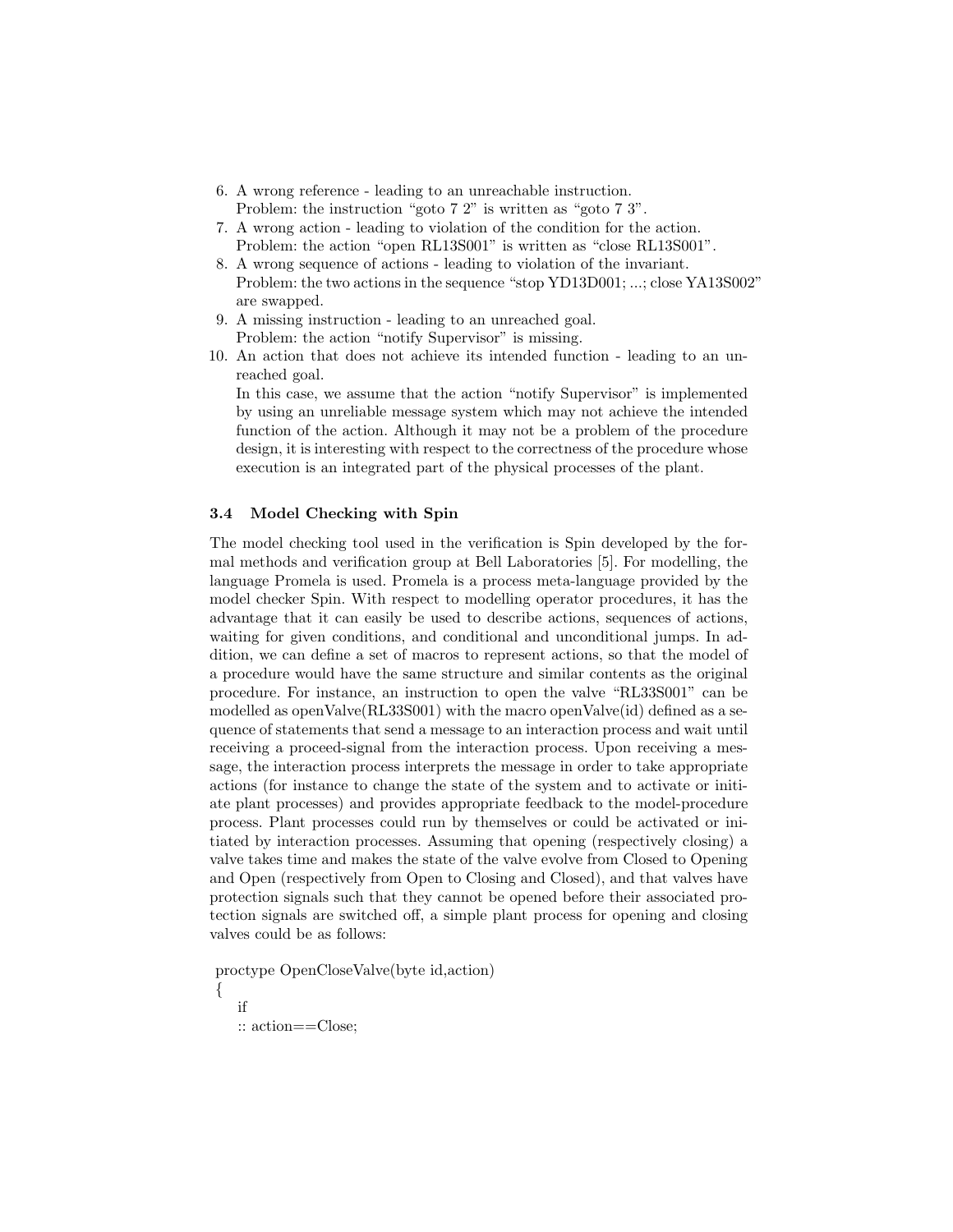```
do
   :: Valve[id]==Open; Valve[id]=Closing;
   :: Valve[id]==Closing; Valve[id]=Closed; break;
   :: Valve[id]==Closed; break;
   od;
:: action==Open && Protection[ValveToProtection[id]]==On; skip;
:: action==Open && Protection[ValveToProtection[id]]==Off;
   do
   :: Valve[id]==Closed; Valve[id]=Opening;
   :: Valve[id]==Opening; Valve[id]=Open; break;
   :: Valve[id]==Open; break;
   od;
fi;
```
where ValveToProtection.  $\parallel$  is an array (a function) that maps a valve identifier to its protection signal identifier, Valve[] is an array that maps a valve identifier to its current state and Protection[] is an array that maps a protection signal identifier to its current state. This process can be initiated by an interaction process when the latter receives a message from the model-procedure process for opening or closing a valve. The statements "Valve[id]==Closed; break;" in the process seem to be redundant. However these statements are useful if instructions for closing a valve are allowed in situations where the valve is already closed. This example illustrates how one might model a process in Promela. In the case study, we have made assumptions and simplifications in order to minimise the number of processes.

#### **Formalising Correctness Specifications**

}

For correctness specifications, we use propositional linear temporal logic formulas (translated to never-claims) to represent goals, monitoring processes to represent invariants and assertions to represent conditions for performing actions. We outline our approach to express properties of operator procedures as follows.

Structural Errors No formula is needed for checking structural errors. Undefined references can be detected by checking syntax and unreachable instructions can be detected by checking execution errors (described below).

Execution Errors Presence of deadlocks or infinite loops can be checked by asking whether the instruction indicating the end of an execution is reachable in all potential executions of the procedure. For verification, we add an auxiliary statement "ProcedureCompleted=Yes" right before finishing an execution and the formula representing the fact that there are no deadlocks and infinite loops is as follows:

 $\Diamond$  (ProcedureCompleted==Yes)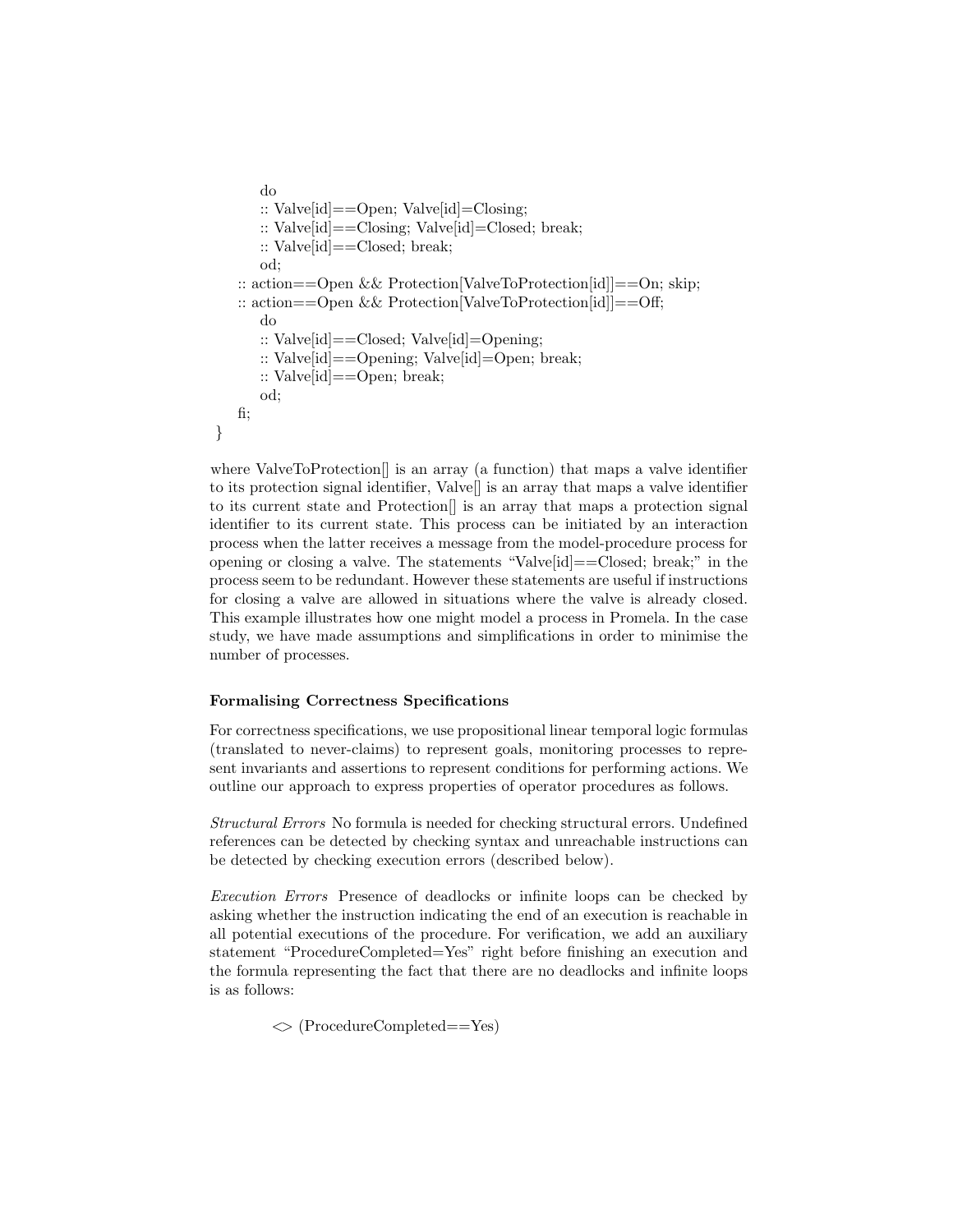Conditions for Performing Actions Conditions for performing actions can be specified as local safety properties related to specific instructions. Let the macro openValve(id) represent open-valve actions. The condition for performing openvalve actions in section 3.2 is added by replacing the statement openValve(id) with the following statements:

assert(Valve[id]!=Open); openValve(id)

Invariants Invariants can be specified as global safety properties (not related to any specific instruction). The invariant in section 3.2 is specified as follows:

```
proctype monitor()
{
    assert(Valve[YA13S002]==Open || Pump[YD13D001]==Stopped);
}
```
Goals Goals can be specified as liveness properties using propositional linear temporal logic formulas. The goal in section 3.2 is specified as follows:

```
\Diamond (ProcedureCompleted==Yes && (
    (CheckPointPowerLevel !=NOTnormal ->
    Valve[RL33S002]==Normal && Valve[RL35S002]==Normal &&
    Valve[RL72S002]==Normal && Valve[RL74S002]==Normal) ||
    (CheckPointPowerLevel == NOTnormal -> Supervisor == Notified))
```
### **Detecting the Errors**

We first created a model of the procedure (with some modifications to the original procedure in order to avoid errors not caused by the seeded errors) and then created abstract models of the relevant plant processes (for simplicity, we had assumed that there was at most one defected control valve at the beginning of an application of the procedure) and used the model checker Spin to verify the models. The seeded errors were detected as follows:

Phase 1 A model of the procedure (with the seeded errors) was created and error 1 was detected by performing syntactic check.

Phase 2 A set of assumptions on the environment was identified and 3 interaction processes modelling the assumptions were created. Errors 4 and 6 were detected. Error 4 was detected by checking execution errors. Error 6 was an unreachable instruction which was detected by re-checking execution errors after error 4 was corrected.

Phase 3 A process for modelling the possible initial states of the plant was added and modification to the set of relevant values for a variable was made. Error 2 was detected by checking execution errors. Error 7 was detected by checking the assertion. Error 8 was detected by checking the invariant. Error 9 was detected by checking the goal.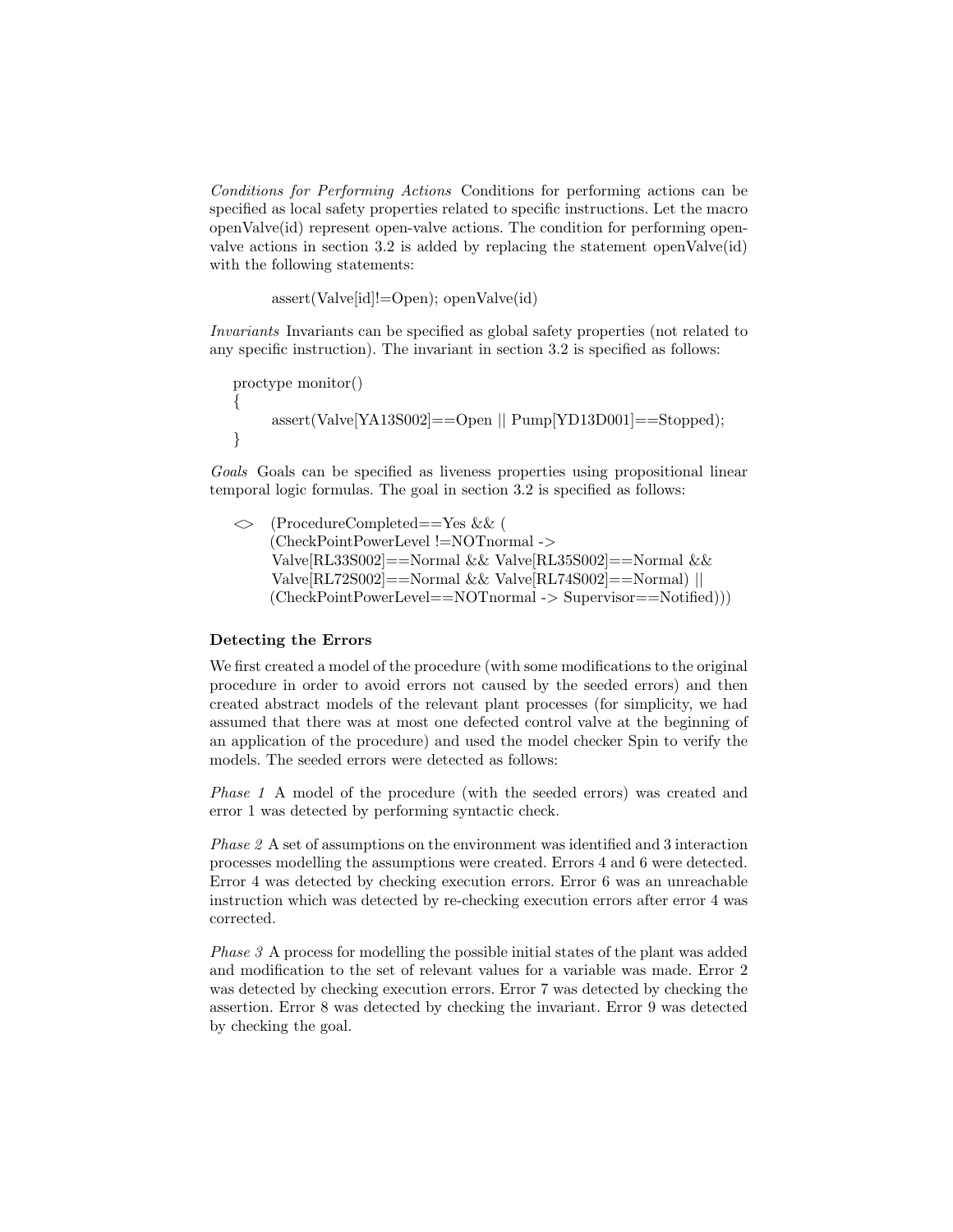Remark Error 2 (a missing case) could not be detected as a deadlock in the previous phases, because it depends on a correct set of relevant values of the variable involved in the case analysis. Violation of assertions (error 7), violation of invariants (error 8) and unreached goals (error 9) were not checked in the previous phase.

Phase 4 A simple model of plant processes (consisting of 13 processes, one for each steam level meter, one for each pump speed meter, one for each cycling valve, and one for opening and closing of valves with protection signals) was created and errors 5 and 3 were detected by checking execution errors.

Remark Error 5 (a missing instruction) could not be detected in the previous phases, because the missing instruction is an instruction used to correct an action that in some executions of the procedure do not achieve its intended function and to detect this kind of problems requires a model of the consequences of the action. Error 3 (a wrong condition) could not be detected in the previous phases, because it depends on a process that controls the value of the variable in the condition.

Phase 5 One process for sending messages to the supervisor with an unreliable communication method (the consequence is that a message could be lost) was added and error 10 was detected by checking execution errors.

Remark Error 10 (an action that does not achieve its intended function) could not be detected in the previous phases, because lack of a model of the action causes the purpose of the action to be achieved by default.

Summary The following table shows the phases and the verification sub-tasks in which the errors were detected:

|                            |         |         | phase 1 phase 2 phase 3 phase 4 phase 5  |          |
|----------------------------|---------|---------|------------------------------------------|----------|
| check syntactic errors     | error 1 |         |                                          |          |
| check execution errors     |         |         | $\rm errors~4.6 \,error~2\, errors~5.3 $ |          |
| check assertion violations |         | error 7 |                                          |          |
| check invariant violations |         | error 8 |                                          |          |
| check unreached goals      |         | error 9 |                                          | error 10 |

#### **Computation Times and Memory Usages**

The verification was carried out by using Spin (version 3.2.4) on an HP-computer (machine and model numbers 9000/778) with an HP-UX operating system (release B.10.20). The times for syntactic check varied from 3 to 5 seconds in the different phases depending on the complexity of the models. The times for compilation varied from 10 to 15 seconds in the different phases. In the following, we present times used for model checking.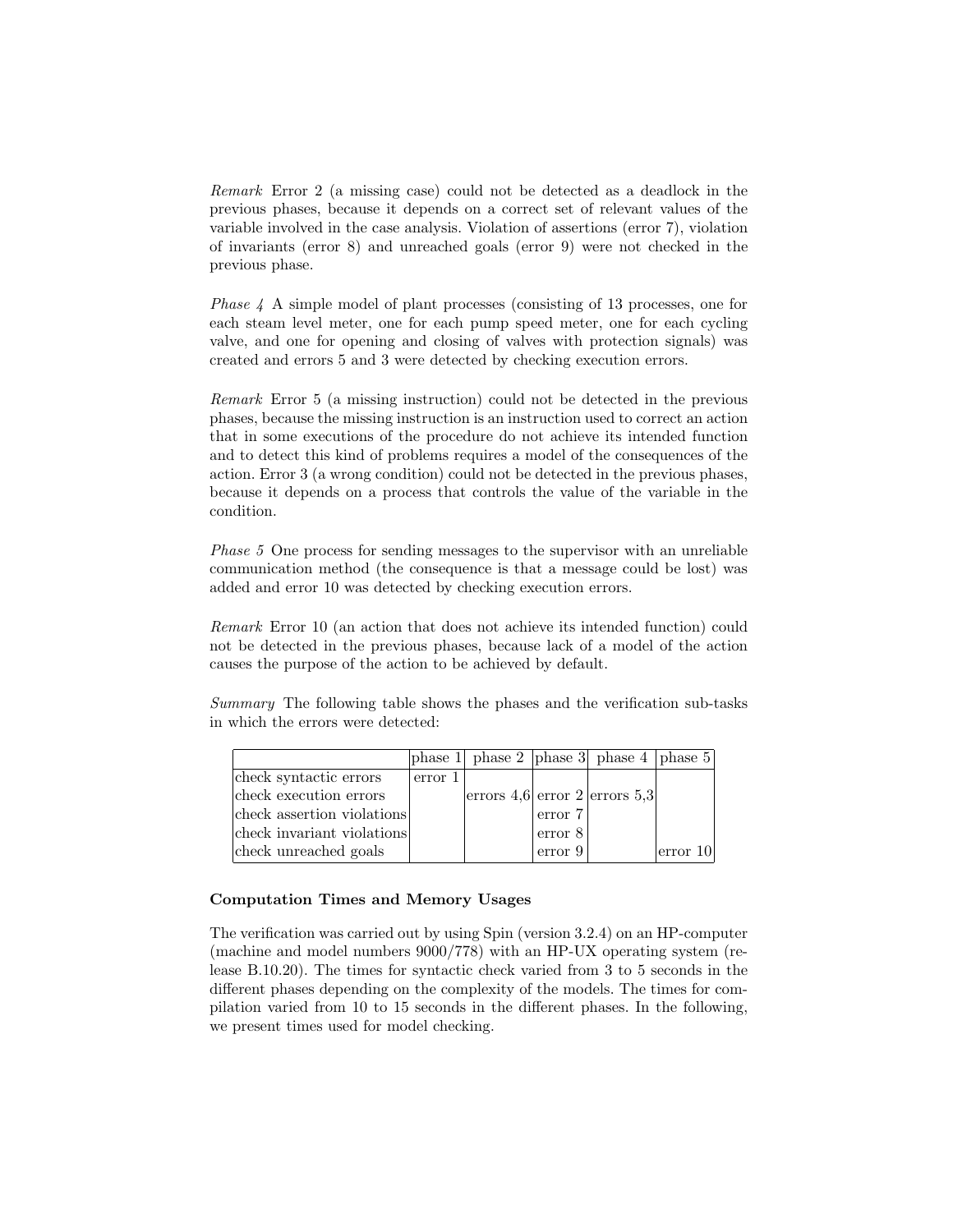Error Detection The following table shows the model checking times (in seconds, exclude times for syntactic check and compilation) for detecting the errors in the different verification phases. The table is sorted by the order in which the errors were detected.

|          | phase 1   phase 2   phase 3   phase 4   phase 5 |     |    |      |
|----------|-------------------------------------------------|-----|----|------|
| error 1  |                                                 |     |    |      |
| error 4  | 0.3                                             |     |    |      |
| error 6  | 0.4                                             |     |    |      |
| error 2  |                                                 | 0.6 |    |      |
| error 7  |                                                 | 0.3 |    |      |
| error 8  |                                                 | 0.4 |    |      |
| error 9  |                                                 | 0.5 |    |      |
| error 5  |                                                 |     | 27 |      |
| error 3  |                                                 |     | 10 |      |
| error 10 |                                                 |     |    | 4612 |

There were respectively 1, 4, 5, 18 and 19 processes (excluding monitoring processes and never-claims) in the 5 phases. The table shows that in the early phases the model checker was very fast and in the later phases it needed significantly more time to run model checking.

Verification Errors were removed as detected. In order to be sure that there were no more errors, one had to re-run the model checker. The following table shows the model checking times (in seconds) for the re-running of the model checker (with no error reports) in the different tasks and phases:

|                            |  |     |     | phase 1 phase 2 phase 3 phase 4 phase 5 |       |
|----------------------------|--|-----|-----|-----------------------------------------|-------|
| check syntactic errors     |  |     |     |                                         |       |
| check execution errors     |  | 0.4 | 0.5 | 13145                                   | 13974 |
| check assertion violations |  |     | 0.3 | 146                                     | 157   |
| check invariant violations |  |     | 0.3 | 433                                     | 496   |
| check unreached goals      |  |     | 0.5 | 13125                                   | 13692 |

The verification in the later phases took much more time than that in the early phases (the interesting aspect is the relative model checking times, not the absolute values, since the latter depends on many factors such as the computer on which the model checker was running). There were also big differences between verification times for different types of tasks. Generally, it takes more time to verify liveness properties than to verify safety properties. The table also shows that the verification took much more time than the error detection when the number of processes was relatively large.

Memory Usage for Verification The following table shows the associated memory usages (in megabytes) for carrying out the verification of the procedure in the different phases and for the different tasks: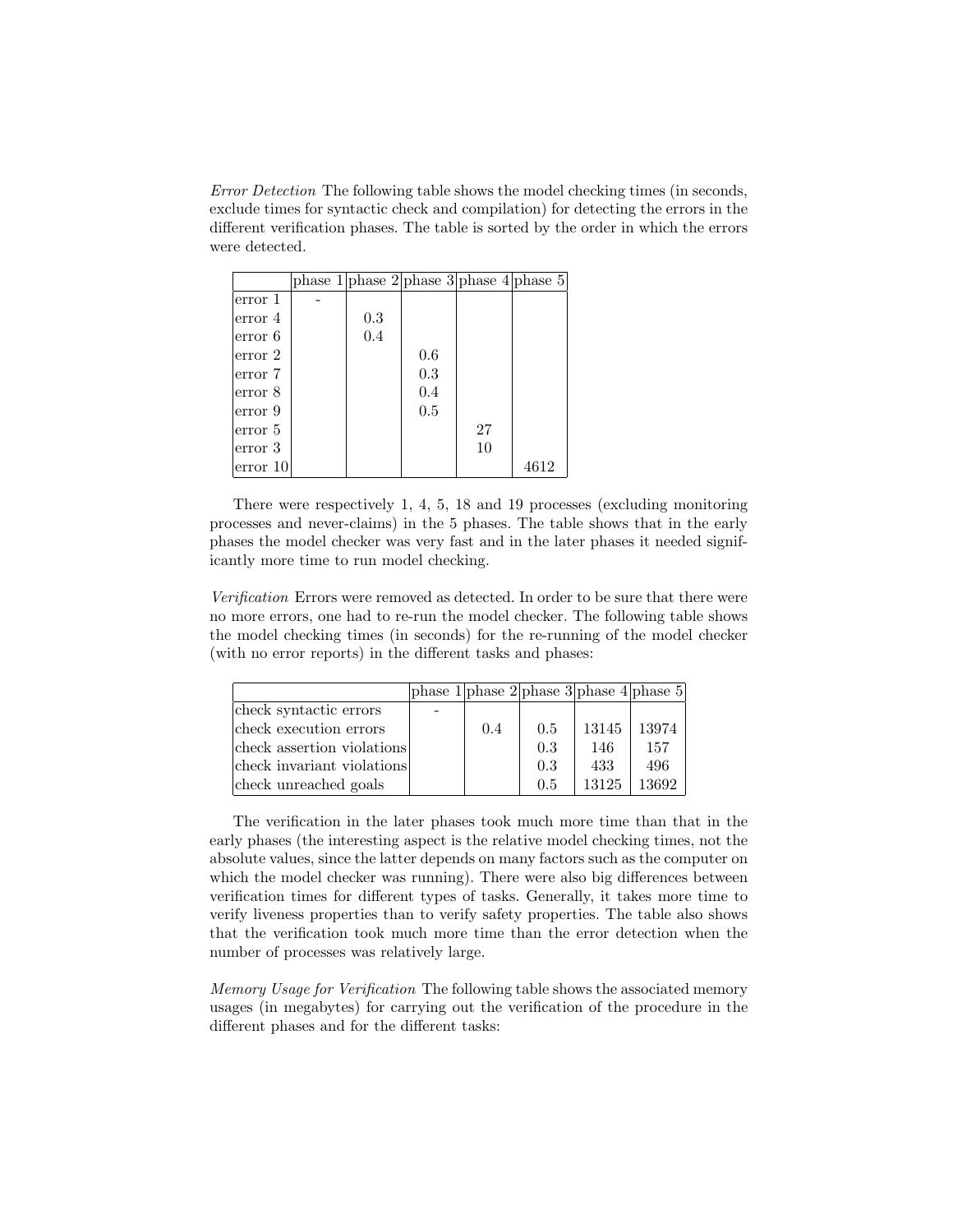|                            |  |  |    | phase 1 phase 2 phase 3 phase 4 phase 5 |
|----------------------------|--|--|----|-----------------------------------------|
| check syntactic errors     |  |  |    |                                         |
| check execution errors     |  |  | 13 | 13                                      |
| check assertion violations |  |  | 23 | 25                                      |
| check invariant violations |  |  | 59 | 63                                      |
| check unreached goals      |  |  | 13 | 13                                      |

Discussion As time and memory usage are considered, the tables show that the differences could be very large in different phases. Therefore incremental modelling and verification is practical, since many errors can be detected when the models are simple and model checking times are short, so that the need for detecting errors and re-running model checking for large models is reduced.

#### **3.5 Limitations**

As the example shows, model checking can be used to check errors of the considered types. In fact, we have found all of the seeded problems with the help of model checking. However, there are limitations of model checking. One of which is that the set of detectable problems depends on the accuracy of the model of the plant. We have already seen that many of the seeded problems are not detectable with a too much simplified model. On the other hand, the complexity of useful models with respect to model checking is limited by the capacity of model checking tools and computational resources. Another limitation is that the set of detectable problems depends on the set of correctness specifications consisting of safety constraints and goals. In the example, there are one assertion, one invariant and one goal. This set of correctness specifications is of course not complete. Assuming that there was a wrong sequence of actions where the two actions in the sequence "stop YD15D001; ...; close YA15S002" were swapped, and that the models of the plant were the same, additional correctness specifications would be needed for detecting the problem. Generally, there is no guarantee that the set of correctness specifications to be used in model checking is sufficient to detect all problems.

### **4 Related Work**

In the recent years, procedures have been computerised in order to reduce operator stress and to enhance safety [9] [8] [4]. Computerised procedures provide a better opportunity for formal verification as they are written in formal or semi-formal languages with better structure and formality. Earlier work on using formal methods for verification of operator procedures includes investigating techniques based on algebraic specifications and related theorem proving tools [10] [13]. Generally, the weakness with theorem proving is that the verification process is basically interactive. One of the disadvantages is that the user has to find a strategy for proving theorems. It is a time-consuming process. Another disadvantage is that if the user fails to prove a theorem, we cannot be sure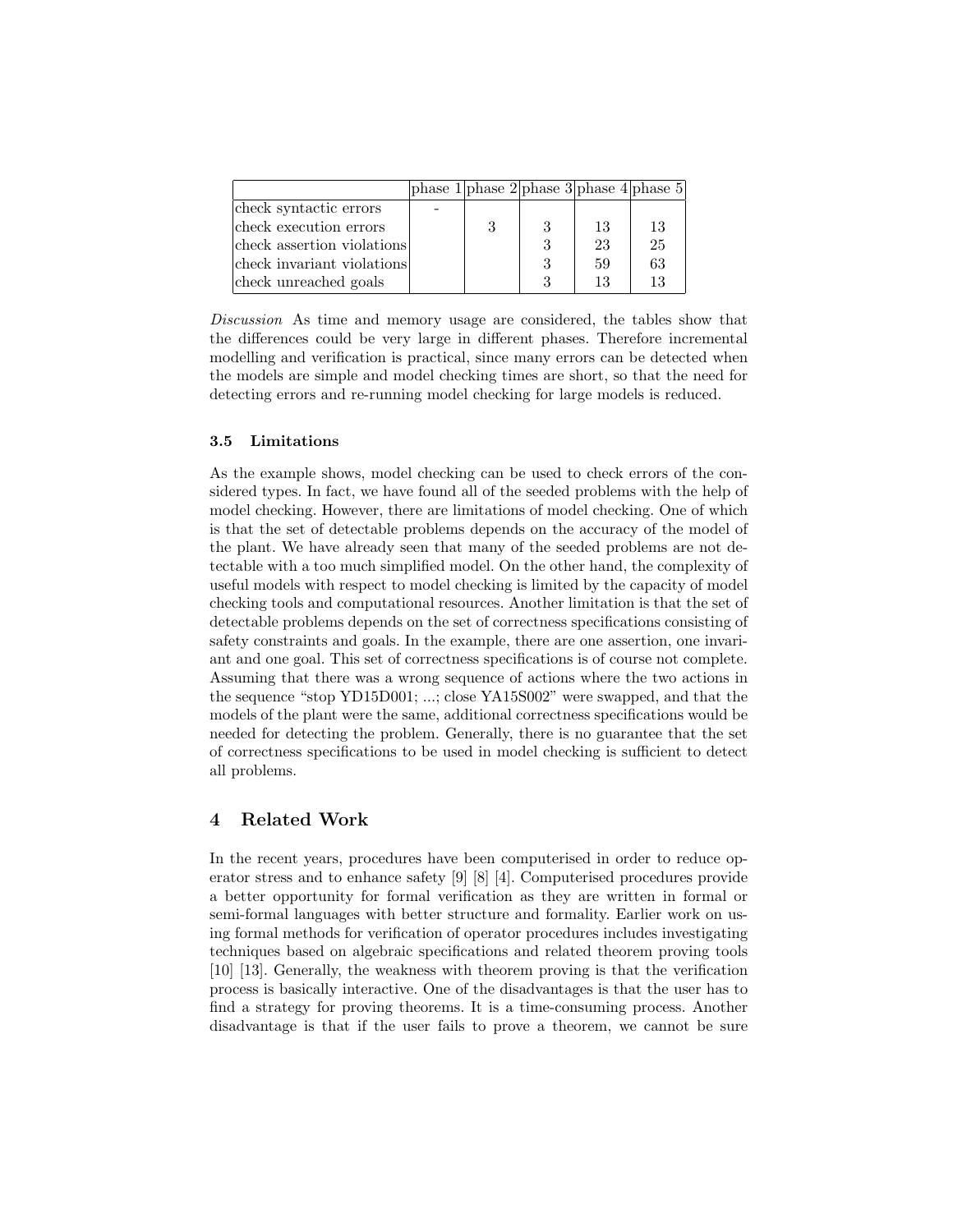whether the theorem is not provable or the strategy is not correct. Model checking has the advantage that it could utilise fully automated tools, although there are other limitations with model checking as explained earlier.

### **5 Concluding Remarks**

This paper has discussed potential for applying model checking to the verification of operator procedures and to detect potential problems in such procedures. The result of the research has shown that model checking can be used to check errors of many types, including deadlocks, infinite loops, unreachable instructions, violation of conditions for performing actions, violation of invariants, and unreached goals. By analysing detected errors, we could find and remove different types of potential problems in such procedures.

The major problems for model checking operator procedures are the complexity of the modelling of the relevant processes of the power plant and the complexity of the models. As it is not easy to find the right complexity level for modelling and model checking, incremental modelling and verification was proposed. It is worth emphasizing that the practical interest of verification is to find errors that could otherwise be hard to detect and not necessary to prove the absolute correctness of procedures. Incremental modelling and verification is a practical strategy focussing on error detection and helps overcome the complexity of modelling and the problem of deciding how complicated the plant process model should be.

For many reasons, model checking (in general, formal methods) does not provide an absolute guarantee of perfection. First, model checking cannot guarantee that the set of correctness specifications is correct and complete. Second, model checking cannot guarantee that the process model of a physical device such as a pump speed meter is accurate with respect to the physics of the device. In addition, there are limitations on computational resources and the capacity of model checking tools, and there may be errors in the model checking tools themselves. Nevertheless, model checking provides a significant capability for discovering large portions of the design errors as demonstrated in the case study.

Further Work: The incremental strategy divides the process of modelling and verification into several phases with increasing complexity of plant process models. One advantage of the strategy is that it avoids full verification versus no verification approach and allows verification to be performed to a certain degree. The degree depends on the size of procedures and plant process models. With respect to scalability, it is important to push the limit as far away as possible. As the case study is considered, the processes were created with emphasis on readability, uniformity of instruction representations and clean interfaces between processes, and not on optimal model checking times. Directions for further research include investigating techniques that can be used to reduce model checking times without sacrificing too much of the mentioned desirable properties of procedure models and plant process models and investigating other approaches for verification and error detection.